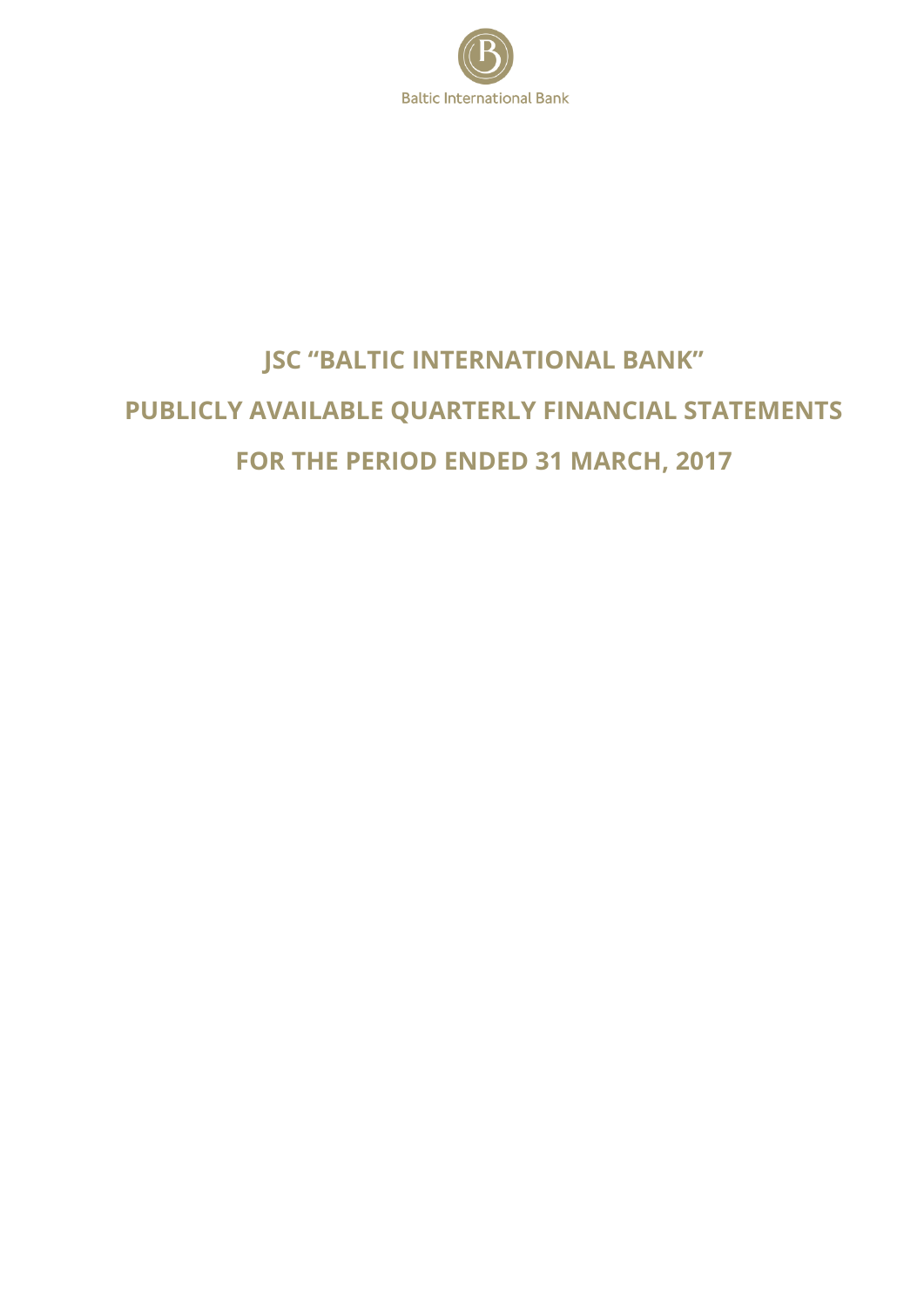

### **Table of contents**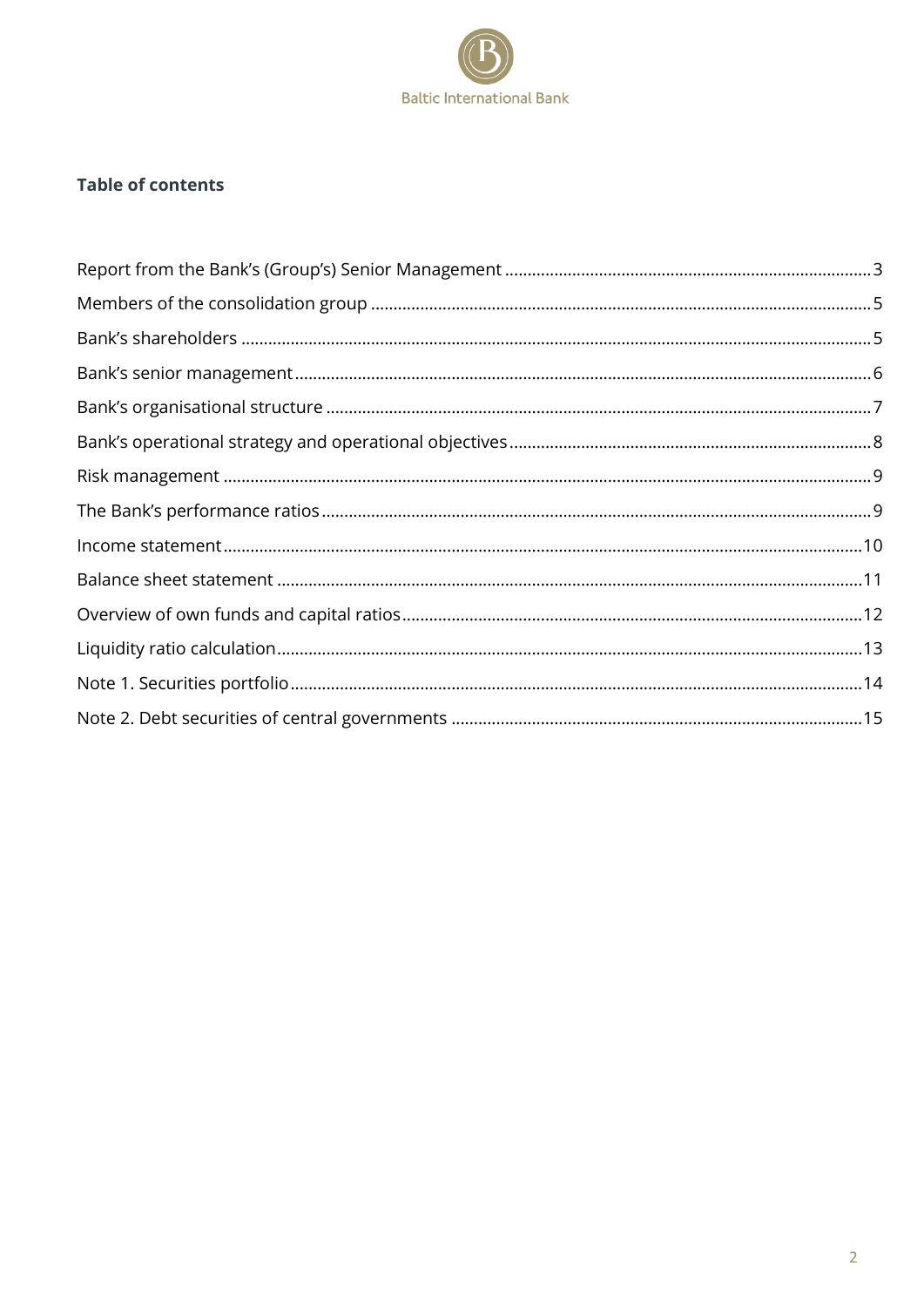

# <span id="page-2-0"></span>**Report from the Bank's (Group's) Senior Management**

In 1Q 2017, the Bank (the Group-related financials are enclosed within the parentheses) posted the following financial results:

- Profit: EUR 2.14 million (EUR 2.07 million);
- Capital adequacy ratio: 14.77 percent (14.70 percent);
- Liquidity ratio: 67.28 percent;
- Return on equity (ROE) landed at 26.63 percent;
- Assets: EUR 272.67 million (EUR 272.29 million);
- Assets under management: EUR 76.56 million (EUR 76.56 million);
- The value of financial instruments in brokerage service totalled EUR 107.14 million (EUR 107.14 million).

The operating income totalled EUR 5.96 million (EUR 5.96 million). The structure of the Bank's operating income was heavily dominated by income from trade transactions totalling 66.5 percent (66.5 percent). The percentage of fee and commission income dropped to 17.2 percent (17.2 percent) from 21.4 percent (21.3 percent) compared to the same period last year. The net interest income increased by 24.9 percent (26.6 percent) and reached EUR 0.91 million (EUR 0.91 million), largely due to the reduction of interest expense.

The Bank's operating expense saw increase of up to EUR 3.74 million (EUR 3.81 million), a 9.6 percent (10.1 percent) rise over the past year. The expense was primarily driven by: (1) personnel management policy-related costs which increased overall by 10.3 percent (10.3 percent) up to EUR 2.15 million (EUR 2.15 million) (2) expenses incurred in connection with professional services provided to the Bank, whose

amount totalled EUR 0.18 million (EUR 0.18 million).

The asset structure is still predominantly represented by investments in availablefor-sale financial assets: EUR 64.80 million (EUR 64.80 million) or 23.8 percent (23.8 percent) of the total assets. High quality liquid assets: (assets carrying investmentgrade credit ratings and balances due from the Bank of Latvia) totalled EUR 116.30 million (EUR 116.30 million) or 42.7 percent (42.7 percent) of the total assets. Investments in government bonds totalled EUR 37.27 million (EUR 37.27 million) or 13.7 percent (13.7 percent) of the total assets.

Compared to the figure recorded as of 31 March 2016, the Bank's loan portfolio increased by 24.07 percent (25.30 percent) to reach EUR 85.90 million (EUR 84.41 million). The portfolio's growth is mainly associated with the granting of loans to foreign borrowers. The percentage of the foreign borrowers rose therefore to 66.04 percent (72.25 percent) from 49.39 percent (50.76 percent).

The liquidity ratios exceed the regulatory thresholds. As of 31 March 2017, the liquidity ratio was 67.28 percent. The structure of liquid assets is well diversified, as represented by bonds (44 percent), due from credit institutions (21 percent), due from the Bank of Latvia (33 percent), and cash (2 percent). The liquidity coverage ratio (LCR) totalled 324.86 percent (381.34 percent). The Bank's net stable funding ratio (NSFR) reached 129.60 percent (130.78 percent). NSFR requires banks to maintain a stable funding profile in relation to the composition of their assets and offbalance sheet activities.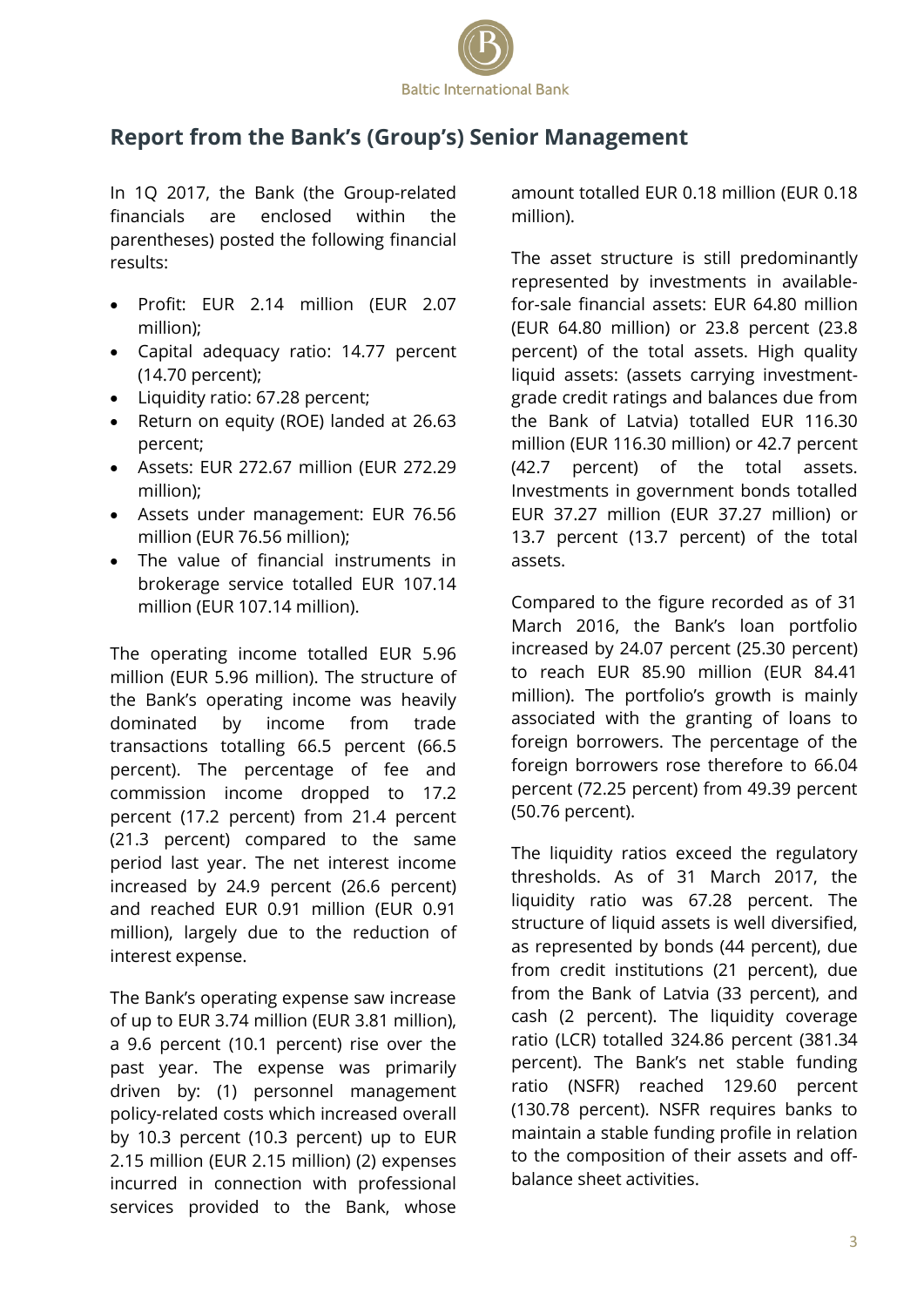

As of 31 March 2017, the Bank's own funds totalled EUR 33.46 million (EUR 33.16 million). The Bank's Tier I capital ratio (CETI) totalled 11.51 percent (11.44 percent). Having reached 14.77 percent (14.70 percent), the total capital ratio exceeds the individual ratio, as set by the Financial and Capital Market Commission, by 4.57 percentage points. By the end of 1Q 2o17, the leverage ratio<sup>1</sup> was 9.62 percent (9.55 percent).

 $\overline{\phantom{a}}$ 

<sup>&</sup>lt;sup>1</sup> The calculation is based on the CET1 figures and the data relevant to the assets and offbalance sheet liabilities as of 31 March 2017.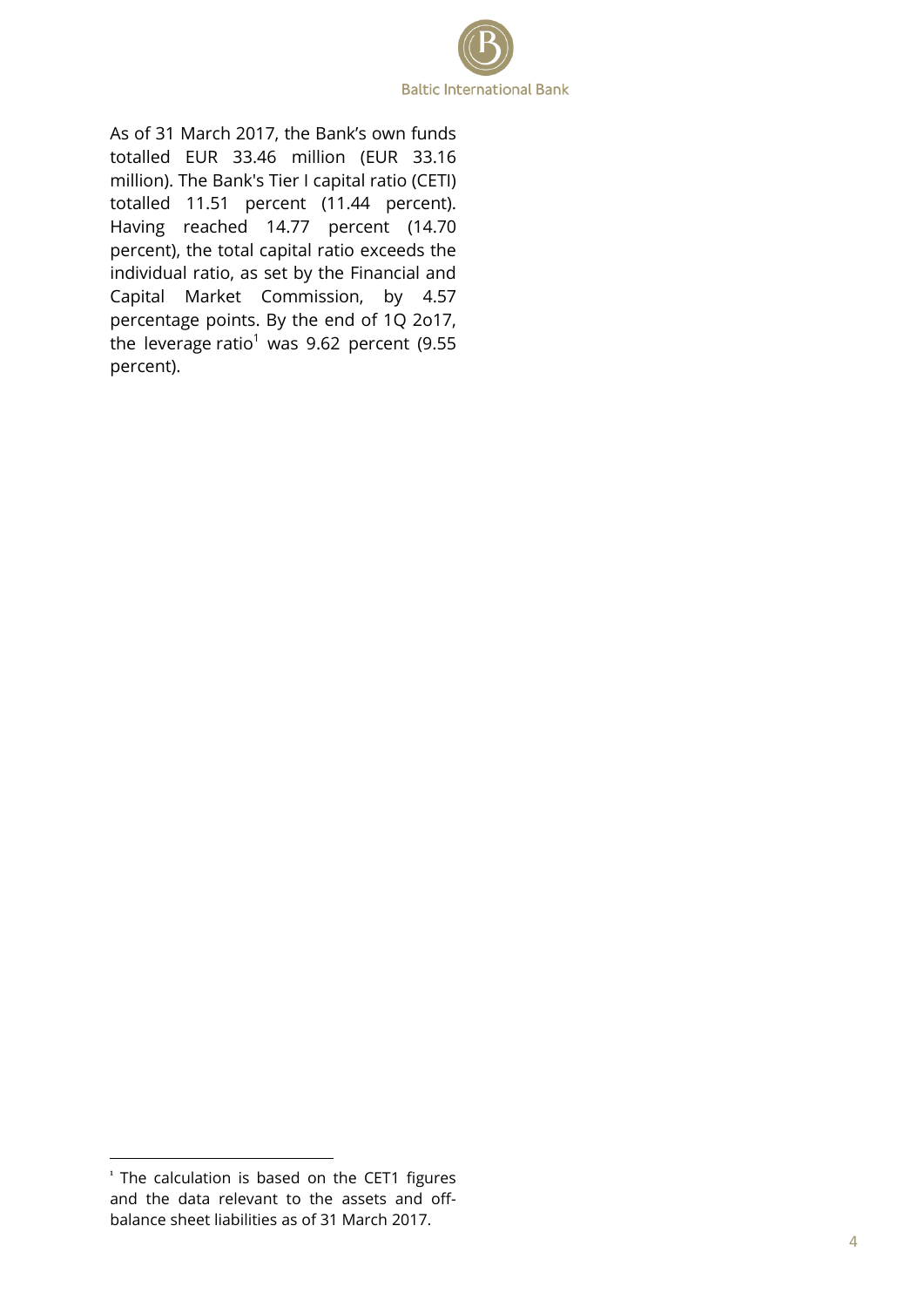

| $N_2$ | Company name and registration number                        | Code of registration state and | <b>Institution</b> | Ownership       | Percentage of         | Rationale behind            |
|-------|-------------------------------------------------------------|--------------------------------|--------------------|-----------------|-----------------------|-----------------------------|
|       |                                                             | address                        | type1 <sup>1</sup> | interest $(% )$ | voting rights $(\% )$ | the inclusion               |
|       |                                                             |                                |                    |                 |                       | within the $\text{group}^2$ |
|       | AS "Baltic International Bank", 40003127883                 | LV, Kalēju iela 43, Riga       | <b>BNK</b>         | 100             | 100                   | PC                          |
|       | SIA "CLAIM MANAGEMENT".<br>40103681310                      | LV, Kalēju iela 47-1, Rīga     | OFI                | 100             | 100                   | <b>PCS</b>                  |
|       | AS "BIB Alternative Investment"<br>Management", 40203036638 | LV, Kalēju iela 43 - 4, Rīga   | <b>OFI</b>         | 100             | 100                   | <b>PCS</b>                  |
| 4     | SIA "BIB real Estate", 40003868021                          | LV, Kalēju iela 41, Riga       | <b>OFI</b>         | 100             | 100                   | <b>PCS</b>                  |
|       | SIA "Gaujas īpašumi", 40103249888                           | LV, Kalēju iela 41, Riga       | <b>OFI</b>         | 100             | 100                   | <b>SCS</b>                  |
| 6     | SIA "Global Investments", 40003785660                       | LV, Merkela iela 6 - 11, Riga  | OFI                | 100             | 100                   | <b>SCS</b>                  |

# <span id="page-4-0"></span>**Members of the consolidation group**

<sup>1</sup> BNK - bank; OFI - other financial institution; SE - supporting enterprise.

<sup>2</sup> PC - parent company; PCS- parent compaby subsidiary company; SCS - subsidiary company subsidiary company.

# <span id="page-4-1"></span>**Bank's shareholders**

The Вank's subscribed and paid-in share capital totals EUR 31 496 395 and is divided into 4 436 112 ordinary shares carrying identical voting rights. All shares are registered. Each share carries the right to one vote at the meetings of shareholders, a right to receive dividends as declared from time to time and a right to residual assets. Each share has a par value of EUR 7,1.

Of the Bank's 92 shareholders, 27 are corporate entities and 65 are private individuals.

Listed below are the shareholders who control more than 10 percent of the shares in the shareholders' equity:

- Valeri Belokon 69,89891%
- Vilori Belokon 30,04633%.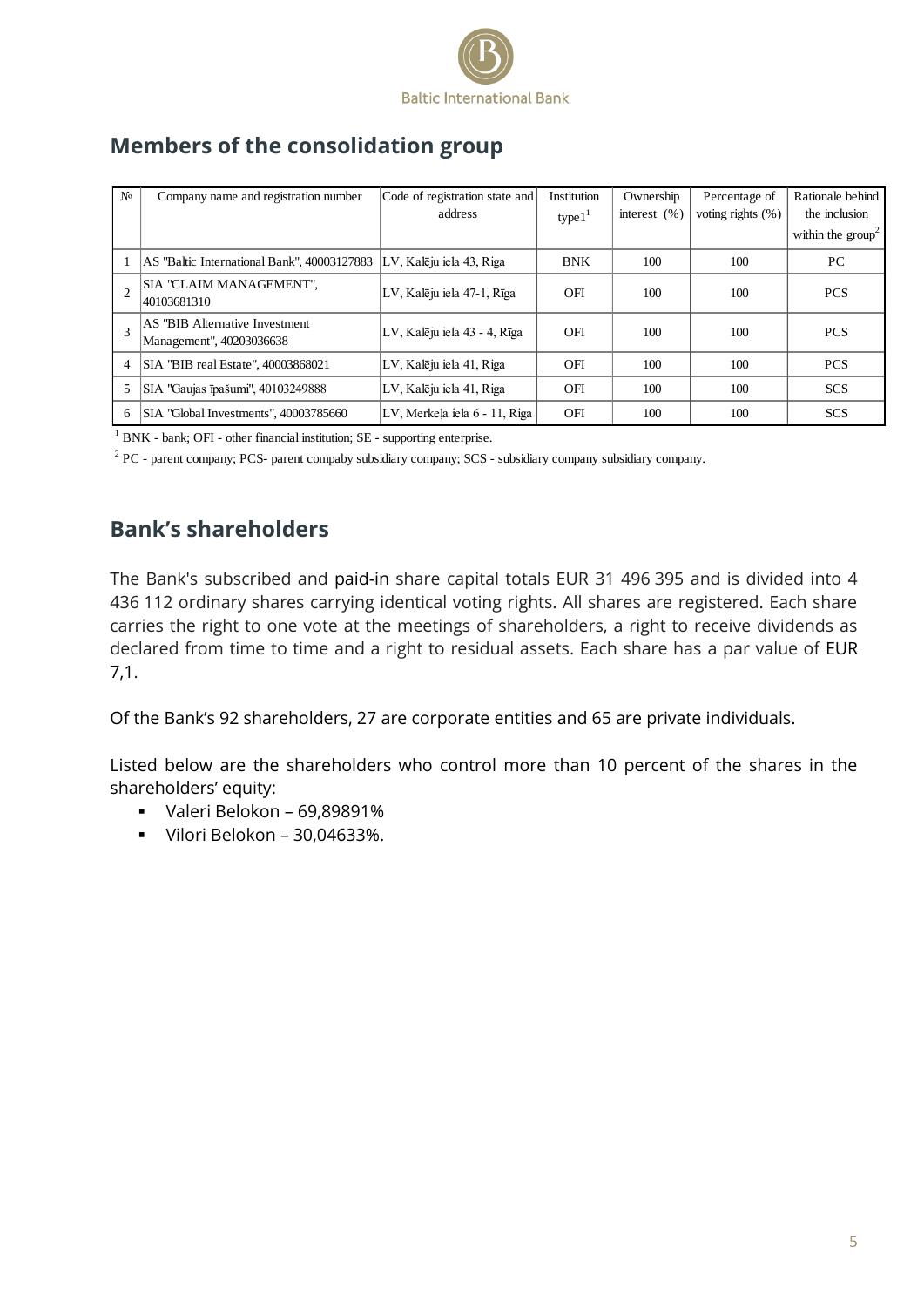

# <span id="page-5-0"></span>**Bank's senior management**

#### **SUPERVISORY COUNCIL (31.03.2017)**

| Name and surname          | Position                          |
|---------------------------|-----------------------------------|
| Valeri Belokon            | Chairperson of the Council        |
| Vlada Belokon             | Deputy Chairperson of the Council |
| Andris Ozolins            | Member of the Council             |
| Hans-Friedrich Von Ploetz | Member of the Council             |
| Joseph Cofer Black        | Member of the Council             |

#### **MANAGEMENT BOARD (31.03.2017)**

| Name and surname        | Position                        |
|-------------------------|---------------------------------|
| Ilona Gulchak           | Chairperson of the Board        |
| Natalja Tkachenko       | Deputy Chairperson of the Board |
| Alon Nodelman           | Member of the Board             |
| <b>Martins Neibergs</b> | Member of the Board             |
| Bogdan Andrushchenko    | Member of the Board             |

During the period from 1 April 2017 to the date of the announcement of these financial statements the following changes were made in the composition of JSC "Baltic International Bank" Management Board: Natalja Tkachenko (02.05.20017) has withdrawn her membership in the Management Board of JSC "Baltic International Bank".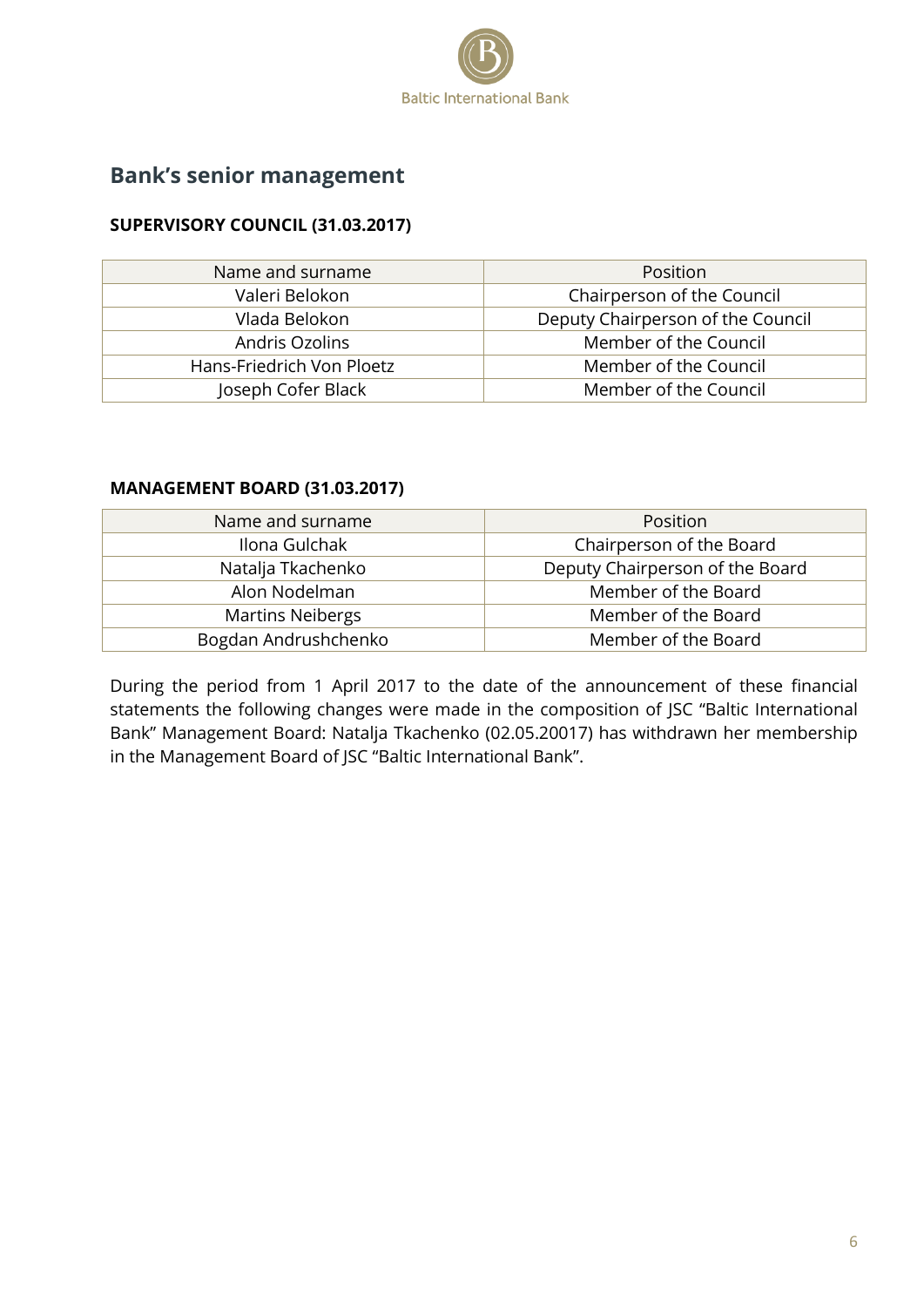

# **Bank's organisational structure**

<span id="page-6-0"></span>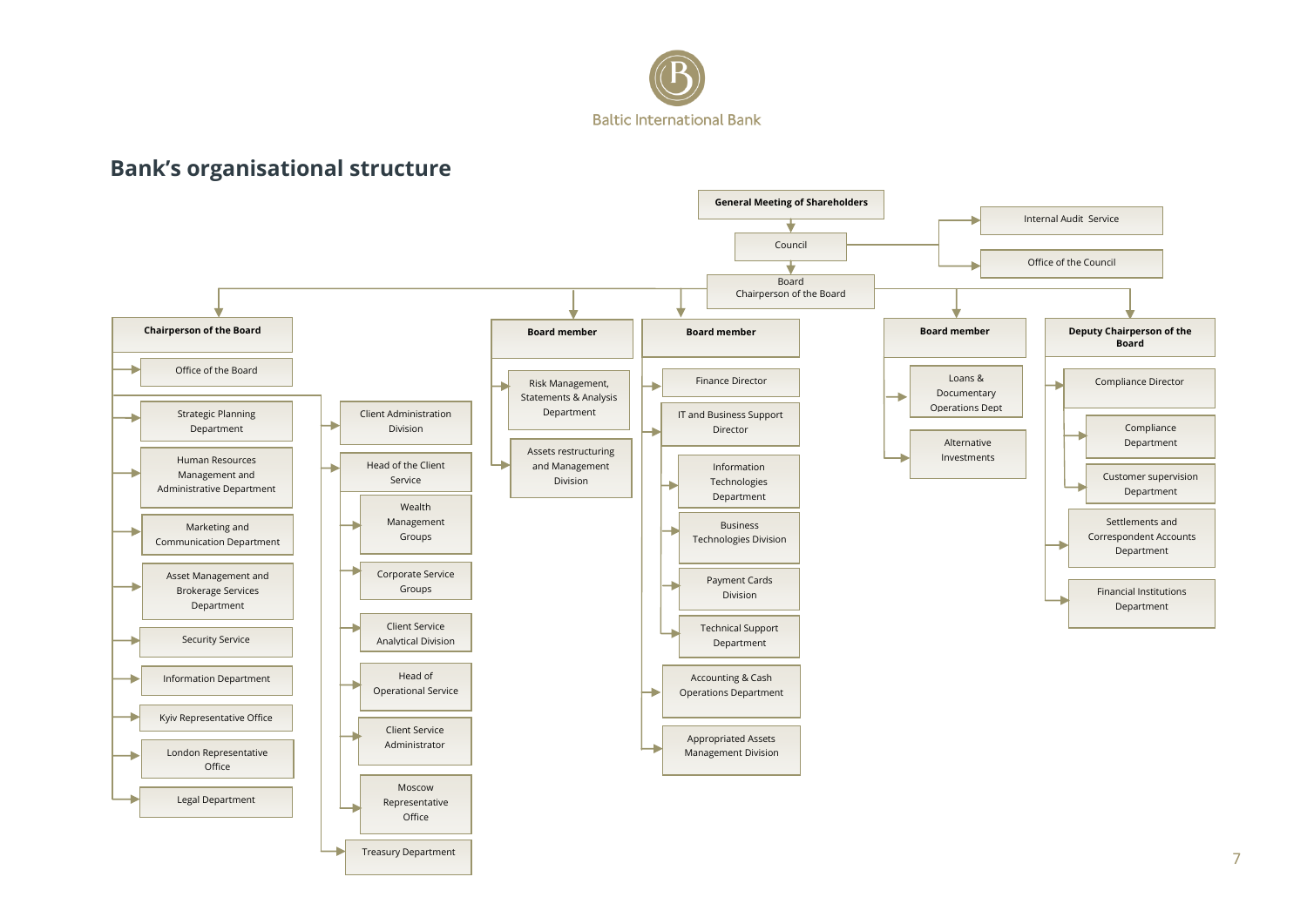

# <span id="page-7-0"></span>**Bank's operational strategy and operational objectives**

Bank's strategy has always been geared towards providing bespoke services to HNWIs and corporate customers, managing customers' wealth responsibly, and offering excellent toplevel personalised service. Over the past few years, the banking sector both in Latvia and around the world experienced drastic changes. To ensure sustainable operations and development in the ever-changing market circumstances, the Bank adopted its new *Strategy 2030* in autumn 2016.

#### **Strategy based on ESG concept**

One of the major **goals** of the *Bank's Strategy 2030* is to become a bank which, together with its customers, through generations, invests in environmentally-friendly and sustainable projects and companies which are dedicated to similar environmental values and which exert a positive long-term impact on the future.

The Bank's operational strategy is based on ESG concept. ESG refers to considering the environmental, social and governance issues. The ESG concept focuses on environmental protection, social responsibility and principles of good governance.

#### **Customers**

The Bank's **customers** are individuals for whom socially responsible investment is an integral and essential part of capital allocation decision-making. By seizing Bank-offered opportunities, our customers not only realise their intention to earn money from investing but also positively shape the world around and acquire new experience and knowledge.

The Bank's objective is to maintain geographically diversified customer base, to focus more intensely on customers from Europe and Asia and to pinpoint new market segments. We help our customers safeguard and grow their wealth, pass the wealth on to future generations, and create harmonious future environment.

#### **Team**

The Bank's objective is to employ a highly professional team of experts to be able to provide personalised services to the customers and ensure safety, security, accessibility and growth of their money. We purposefully enhance our knowledge and expertise and strengthen our competences in environmentally friendly and sustainable investment. Bank's corporate values include knowledge & expertise, confidence, and succession.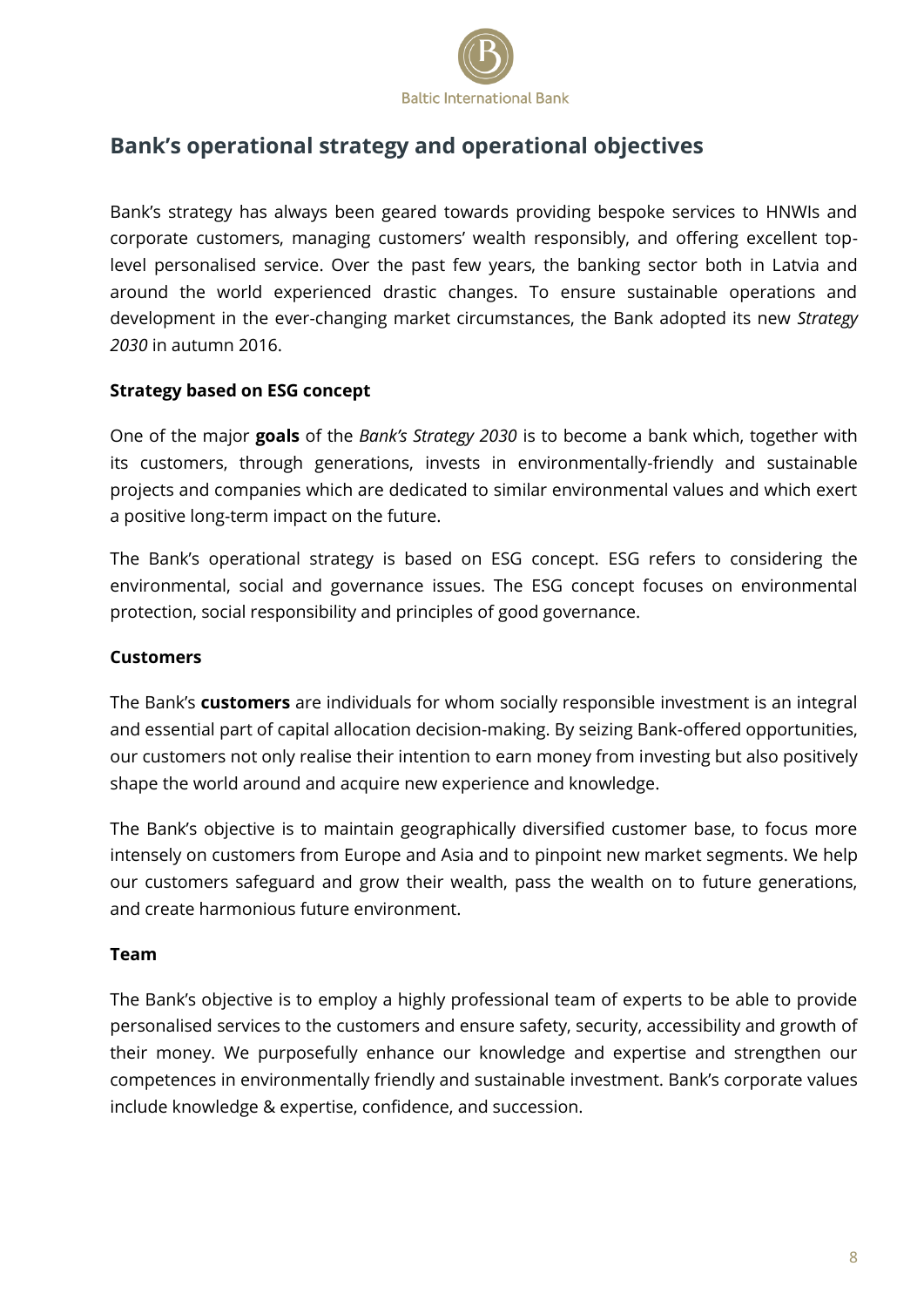

### <span id="page-8-0"></span>**Risk management**

The information about risk management is available in 2016 Annual Report from page 50 till page 59 on JSC "Baltic International Bank" web page [www.bib.eu/en/financial-performance.](http://www.bib.eu/en/financial-performance.) Since 31 December 2016 there are no any material changes in risk management.

# <span id="page-8-1"></span>**The Bank's performance ratios**

| Item                                                                                        | 31.03.2017<br>(unaudited) | 31.03.2016<br>(unaudited) |
|---------------------------------------------------------------------------------------------|---------------------------|---------------------------|
| Return on Equity (ROE) $(\% )$                                                              | 26.63                     | 13.86                     |
| Return on Assets $(ROA)$ $(\%)$                                                             | 3.03                      | 0.90                      |
| Total capital ratio $(\% )$                                                                 | 14.77                     | 17.69                     |
| Liquidity ratio $(\% )$                                                                     | 67.28                     | 91.1                      |
| Operational income* (in thousands euro)                                                     | 5 9 6 2                   | 7 7 2 3                   |
| Operational expences <sup>**</sup> (in thousands euro)                                      | 3 7 4 3                   | 3415                      |
| Financial result before specific provisions and corporate income tax*** (in thousands euro) | 2.219                     | 4 3 0 8                   |

\*Operational income = net interest income + net fee and commission income + other income

\*\*Operational expences = administrative expences + amortisation + other operational expences

\*\*\*Financial result before specific provisions and corporate income tax = operational income - operational expences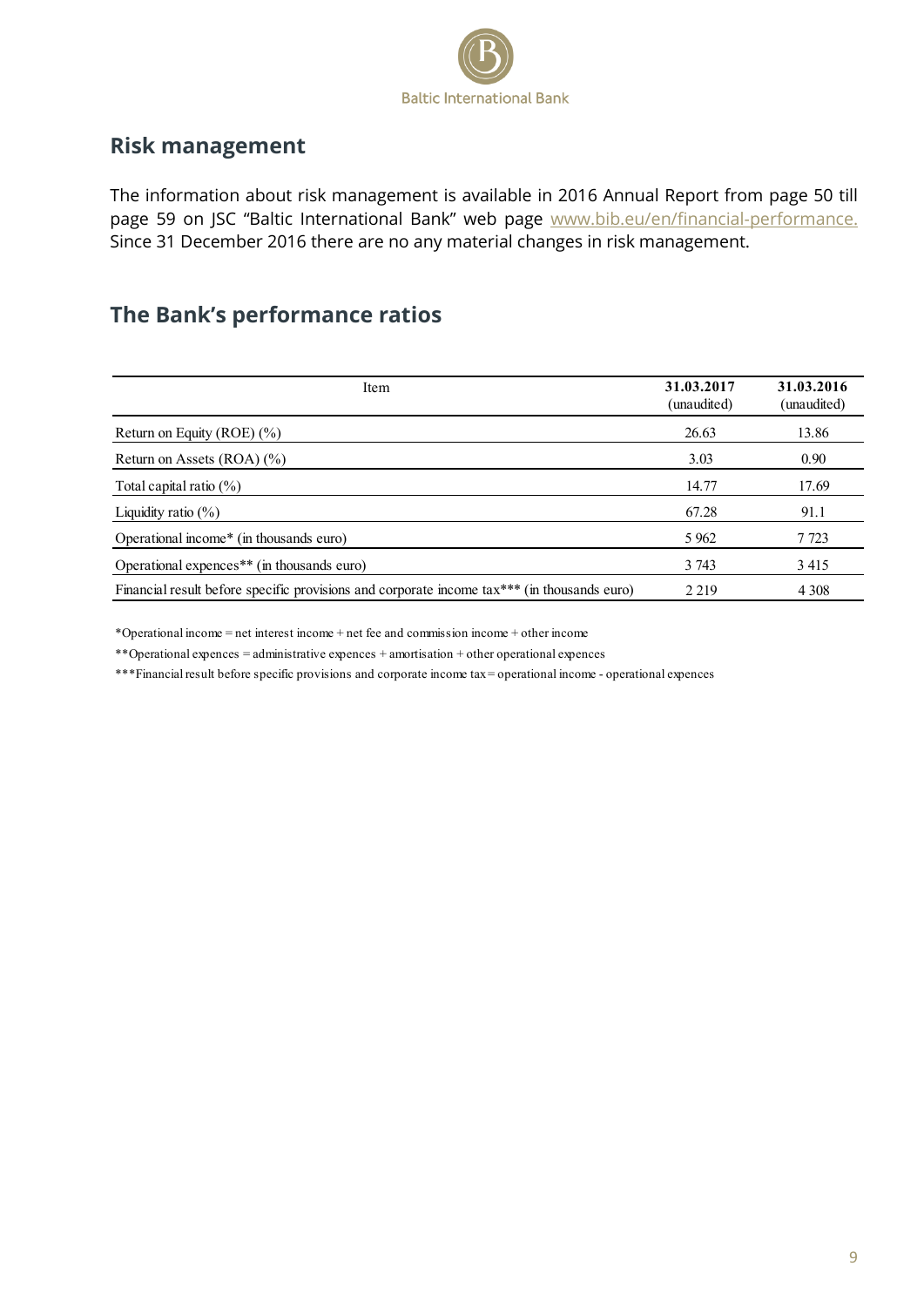

### <span id="page-9-0"></span>**Income statement**

|                                                                              | 01.01.2017.-31.03.2017. |                  | 01.01.2016.-31.03.2016. |                |
|------------------------------------------------------------------------------|-------------------------|------------------|-------------------------|----------------|
| Item                                                                         | (unaudited)             |                  | (unaudited)             |                |
|                                                                              | Group                   | <b>Bank</b>      | Group                   | <b>Bank</b>    |
|                                                                              | <b>EUR'000</b>          | <b>EUR'000</b>   | <b>EUR'000</b>          | <b>EUR'000</b> |
| Interest income                                                              | 1 277                   | 1 2 8 3          | 1 242                   | 1 257          |
| Interest expense                                                             | $-369$                  | $-369$           | $-525$                  | $-525$         |
| Dividend income                                                              | 1                       | 1                | 1                       | 1              |
| Fee and commission income                                                    | 1 4 4 1                 | 1 4 4 1          | 2475                    | 2475           |
| Fee and commission expense                                                   | $-415$                  | $-415$           | $-822$                  | $-822$         |
| Net realised gain/loss on financial assets and financial liabilities carried |                         |                  |                         |                |
| at amortised cost                                                            | $\overline{0}$          | 0                | $\Omega$                | $\theta$       |
| Net realised gain/loss on available for sale financial assets                | $\theta$                | $\theta$         | $-75$                   | $-75$          |
| Net gain/loss on financial assets and financial liabilities held for trading | $-11$                   | $-11$            | $-39$                   | $-39$          |
| Net gain/loss on financial assets and financial liabilities at fair value    |                         |                  |                         |                |
| through profit or loss                                                       | $\overline{0}$          | $\overline{0}$   | $\overline{0}$          | $\theta$       |
| Changes in fair value of the hedged items                                    | $\theta$                | $\theta$         | $\theta$                | $\Omega$       |
| Gain/loss on trade in and revaluation of foreign currencies                  | 3 9 7 5                 | 3 9 7 5          | 5 3 6 3                 | 5 3 6 3        |
| Gain/loss on derecognition of property, plant and equipment, investment      |                         |                  |                         |                |
| property and intangible assets                                               | $\overline{0}$          | $\boldsymbol{0}$ | $\overline{0}$          | $\theta$       |
| Other income                                                                 | 61                      | 58               | 127                     | 88             |
| Other expenses                                                               | $-92$                   | $-89$            | $-107$                  | $-116$         |
| Administrative expenses                                                      | $-3332$                 | $-3266$          | $-3000$                 | $-2947$        |
| Depreciation                                                                 | $-386$                  | $-386$           | $-352$                  | $-352$         |
| Result of provisions for doubtful debts                                      | 6                       | 6                | $-3135$                 | $-3135$        |
| <b>Impairment</b> losses                                                     | $\theta$                | $\overline{0}$   | $\theta$                | $\overline{0}$ |
| Profit/loss before corporate income tax                                      | 2 1 5 6                 | 2 2 2 8          | 1 1 5 3                 | 1 1 7 3        |
| Corporate income tax                                                         | $-85$                   | $-85$            | $\theta$                | $\Omega$       |
| Profit/loss for the current year                                             | 2071                    | 2 1 4 3          | 1 1 5 3                 | 1 1 7 3        |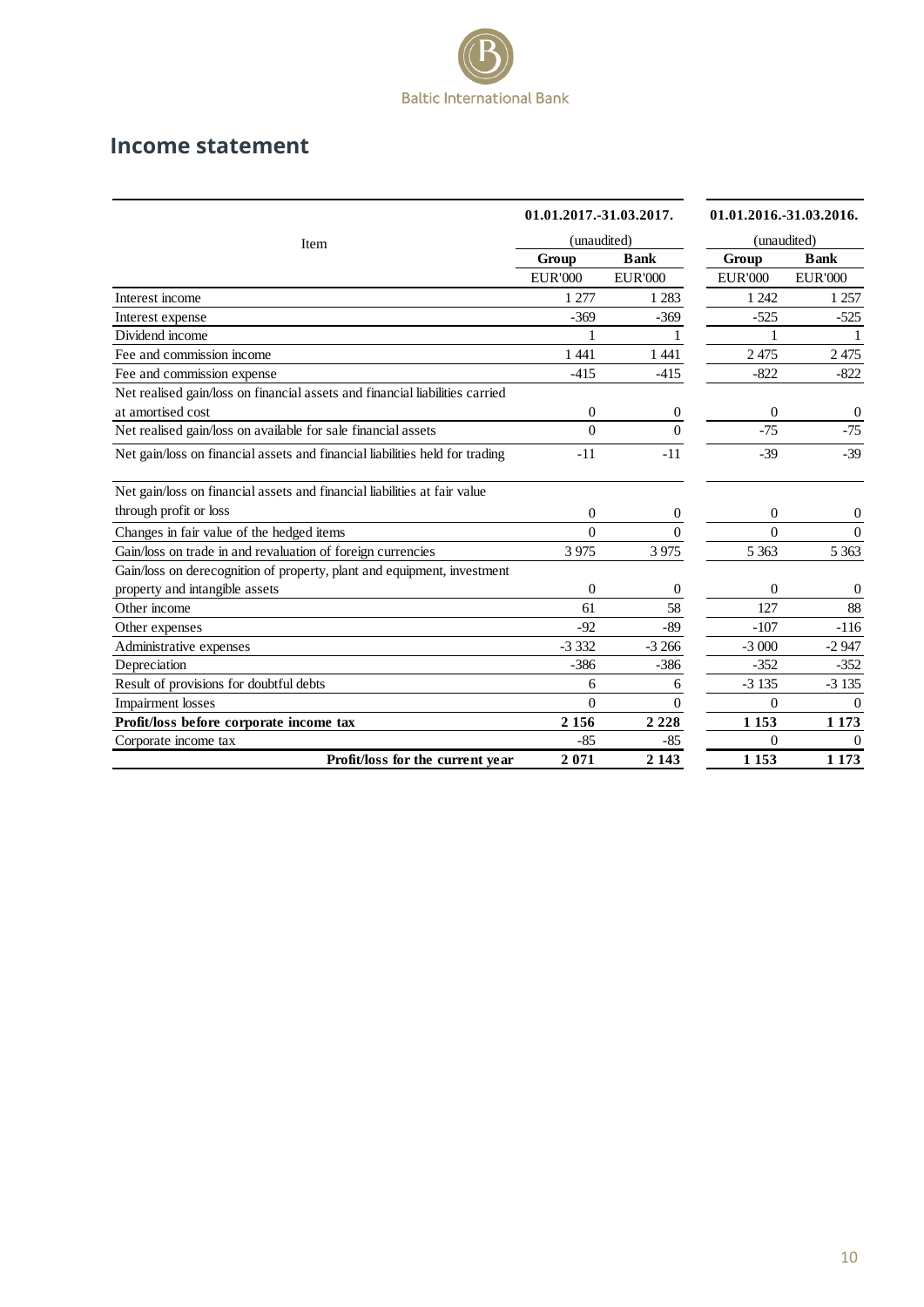

# <span id="page-10-0"></span>**Balance sheet statement**

|                                                                                                     | 31.03.2017       |                  | 31.12.2016       |                |
|-----------------------------------------------------------------------------------------------------|------------------|------------------|------------------|----------------|
| Item                                                                                                | (unaudited)      |                  | (audited)        |                |
|                                                                                                     | Group            | <b>Bank</b>      | Group            | <b>Bank</b>    |
|                                                                                                     | <b>EUR'000</b>   | <b>EUR'000</b>   | <b>EUR'000</b>   | <b>EUR'000</b> |
| Cash and due from central banks repayable on demand                                                 | 41 503           | 41 503           | 70 152           | 70 152         |
| Due from credit institutions repayable on demand                                                    | 13 841           | 13 841           | 1 1 8 2          | 1 1 8 2        |
| Financial assets held for trading                                                                   | 638              | 638              | 1 1 7 8          | 1 1 7 8        |
| Financial assets at fair value through profit or loss                                               | 0                | 0                | 8 0 7 4          | 8 0 7 4        |
| Financial assets available for sale                                                                 | 64 797           | 64 797           | 85 746           | 85 746         |
| Loans and receivables                                                                               | 98 090           | 99 581           | 86 188           | 87 793         |
| Other due from credit institutions                                                                  | 13 677           | 13 677           | 16 793           | 16793          |
| Loans                                                                                               | 84 413           | 85 904           | 69 395           | 71 000         |
| Investments held to maturity                                                                        | 20 162           | 20 162           | 16 692           | 16 692         |
| Change in fair value of a hedged portion of the portfolio attributable<br>to the interest rate risk | $\overline{0}$   | $\Omega$         | $\Omega$         | $\theta$       |
| Deferred expenses and accrued income                                                                | 2 5 8 0          | 2 5 8 0          | 2 4 3 1          | 2 4 3 4        |
| Fixed assets                                                                                        | 17 133           | 17 133           | 17 250           | 17 249         |
| Investment property                                                                                 | 5 6 8 9          | 2 3 5 5          | 5885             | 2 3 5 5        |
| Intangible assets                                                                                   | 3 9 8 1          | 3 9 8 1          | 4 1 0 8          | 4 1 0 8        |
| Investments in associated and related companies                                                     | 1 1 4 5          | 3 2 1 0          | 1 1 4 5          | 3 2 1 0        |
| Current tax assets                                                                                  | $\overline{0}$   | $\Omega$         | 15               | 15             |
| Other assets                                                                                        | 2728             | 2893             | 8 0 4 4          | 8 202          |
| <b>Total assets</b>                                                                                 | 272 287          | 272 674          | 308 090          | 308 390        |
| Liabilities to central banks                                                                        | 14 160           | 14 160           | 14 160           | 14 160         |
| Due to credit institutions repayable on demand                                                      | 1 623            | 1 623            | 1797             | 1797           |
| Financial liabilities held for trading                                                              | 1                | 1                | $\Omega$         | $\theta$       |
| Financial liabilities at fair value through profit or loss                                          | $\overline{0}$   | 0                | $\Omega$         | $\theta$       |
| Financial liabilities valued at depreciated cost                                                    | 218 853          | 219 029          | 256 089          | 256 224        |
| Term liabilities due to credit institutions                                                         | $\theta$         | 0                | 0                | 0              |
| Deposits                                                                                            | 193 186          | 193 362          | 229 939          | 230 074        |
| Subordinated liabilities                                                                            | 15 633           | 15633            | 16 026           | 16 026         |
| Debt securities in issue                                                                            | 10 034           | 10 034           | 10 124           | 10 124         |
| Financial liabilities arising from the transfer of financial assets                                 | 0                | $\boldsymbol{0}$ | $\boldsymbol{0}$ | $\mathbf{0}$   |
| Change in fair value of a hedged portion of the portfolio attributable<br>to the interest rate risk | $\boldsymbol{0}$ | $\Omega$         | $\Omega$         | $\overline{0}$ |
| Deferred income and accrued expenses                                                                | 1 3 8 0          | 1 3 8 0          | 1 613            | 1 613          |
| Provisions                                                                                          | $\mathbf{0}$     | 0                | $\mathbf{0}$     | $\Omega$       |
| Tax liabilities                                                                                     | 1 107            | 1 107            | 1 0 3 7          | 1 0 3 7        |
| Other liabilities                                                                                   | 1 1 0 1          | 1 0 23           | 1537             | 1485           |
| <b>Total liabilities</b>                                                                            | 238 225          | 238 323          | 276 233          | 276 316        |
| Shareholders' equity                                                                                | 34 062           | 34 351           | 31 857           | 32 074         |
| Total liabilities and shareholders' equity                                                          | 272 287          | 272 674          | 308 090          | 308 390        |
| <b>Memorandum</b> items                                                                             |                  |                  |                  |                |
| Contingent liabilities                                                                              | 1 3 4 4          | 1 3 4 4          | 1 550            | 1 5 5 0        |
| Commitments to customers                                                                            | 7641             | 7727             | 9 7 1 7          | 9 803          |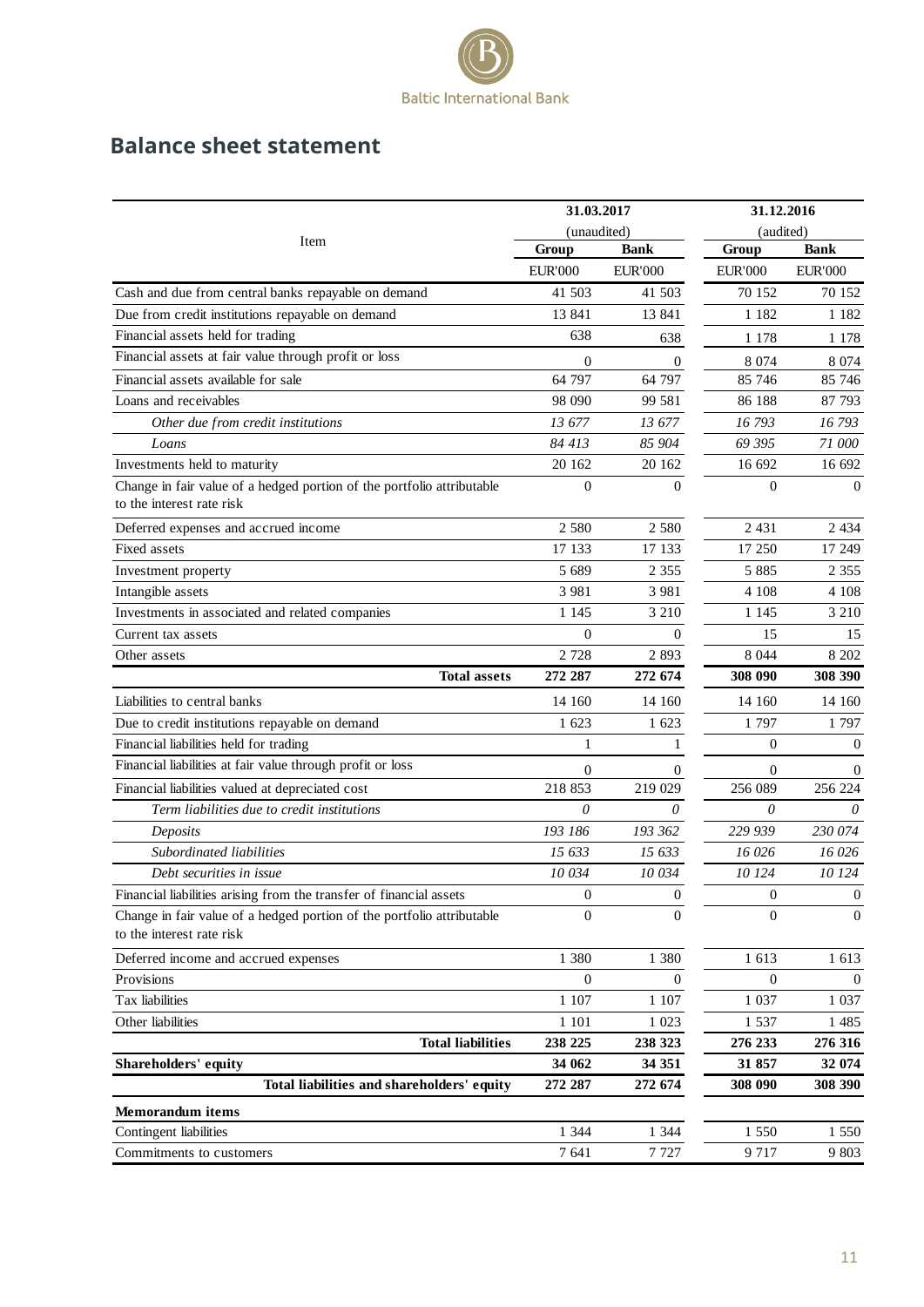

# <span id="page-11-0"></span>**Overview of own funds and capital ratios**

| N <sub>o</sub> | Item                                                                                                        |                         | 31.03.2017                    |  |  |
|----------------|-------------------------------------------------------------------------------------------------------------|-------------------------|-------------------------------|--|--|
|                |                                                                                                             | (unaudited)             |                               |  |  |
|                |                                                                                                             | Group<br><b>EUR'000</b> | <b>Bank</b><br><b>EUR'000</b> |  |  |
| 1.             | Own funds $(1.1.+1.2.)$                                                                                     | 33 158                  | 33 459                        |  |  |
| 1.1.           | Tier 1 capital (1.1.1.+1.1.2.)                                                                              | 25 792                  | 26 093                        |  |  |
| 1.1.1.         | Common equity Tier 1 capital (CET1 capital)                                                                 | 25 792                  | 26 093                        |  |  |
| 1.1.2.         | Additional Tier 1 capital                                                                                   | $\theta$                | $\theta$                      |  |  |
| 1.2.           | Tier 2 capital                                                                                              | 7 3 6 6                 | 7 3 6 6                       |  |  |
| 2.             | Total risk exposure amount $(2.1.+2.2.+2.3.+2.4.+2.5.+2.6.+2.7.)$                                           | 225 517                 | 226 600                       |  |  |
| 2.1.           | Risk weighted exposure amounts for credit, counterparty credit and dilution<br>risks and free deliveries    | 183 495                 | 184 693                       |  |  |
| 2.2.           | Total risk exposure amount for settlement/delivery                                                          | $\overline{0}$          | $\overline{0}$                |  |  |
| 2.3.           | Total risk exposure amount for position, foreign exchange and commodities                                   | 4513                    | 4513                          |  |  |
| 2.4.           | Total risk exposure amount for operational risk                                                             | 37 493                  | 37 37 8                       |  |  |
| 2.5.           | Total risk exposure amount for credit valuation adjustment                                                  | 16                      | 16                            |  |  |
| 2.6.           | Total risk exposure amount related to large exposures in the trading book                                   | $\boldsymbol{0}$        | $\boldsymbol{0}$              |  |  |
| 2.7.           | Other risk exposure amounts                                                                                 | $\overline{0}$          | $\mathbf{0}$                  |  |  |
| 3.             | Capital ratios and capital levels                                                                           |                         |                               |  |  |
| 3.1.           | CET1 capital ratio (1.1.1./2.*100)                                                                          | 11.44                   | 11.51                         |  |  |
| 3.2.           | Surplus $(+)$ /Deficit $(-)$ of CET1 capital $(1.1.1.-2.*4.5%)$                                             | 15 643                  | 15 896                        |  |  |
| 3.3.           | T1 capital ratio $(1.1./2.*100)$                                                                            | 11.44                   | 11.51                         |  |  |
| 3.4.           | Surplus $(+)$ /Deficit $(-)$ of T1 capital $(1.1.-2.*6%)$                                                   | 12 261                  | 12 497                        |  |  |
| 3.5.           | Total capital ratio $(1.2.*100)$                                                                            | 14.70                   | 14.77                         |  |  |
| 3.6.           | Surplus $(+)$ /Deficit $(-)$ of total capital $(1.-2.*8%)$                                                  | 15 116                  | 15 330                        |  |  |
| 4.             | Combined Buffer Requirement (4.1.+4.2.+4.3.+4.4.+4.5.)                                                      | 2.5                     | 2.5                           |  |  |
| 4.1.           | Capital conservation buffer (%)                                                                             | 2.5                     | 2.5                           |  |  |
| 4.2.           | Institution specific countercyclical capital buffer (%)                                                     | 0.0                     | $0.0\,$                       |  |  |
| 4.3.           | Systemic risk buffer (%)                                                                                    | 0.0                     | 0.0                           |  |  |
| 4.4.           | Systemically important institution buffer (%)                                                               | 0.0                     | 0.0                           |  |  |
| 4.5.           | Other Systemically Important Institution buffer (%)                                                         | 0.0                     | $0.0\,$                       |  |  |
| 5.             | Capital ratios due to adjustments                                                                           |                         |                               |  |  |
| 5.1.           | Provisions or assets value adjustments applying specific policy for the<br>purpose of own funds calculation | $\boldsymbol{0}$        | $\boldsymbol{0}$              |  |  |
| 5.2.           | CET1 capital ratio due to adjustments defined in row No 5.1. (%)                                            | 11.44                   | 11.51                         |  |  |
| 5.3.           | Tier 1 capital ratio due to adjustments defined in row No 5.1. (%)                                          | 11.44                   | 11.51                         |  |  |
| 5.4.           | Total capital ratio due to adjustments defined in row No 5.1. (%)                                           | 14.70                   | 14.77                         |  |  |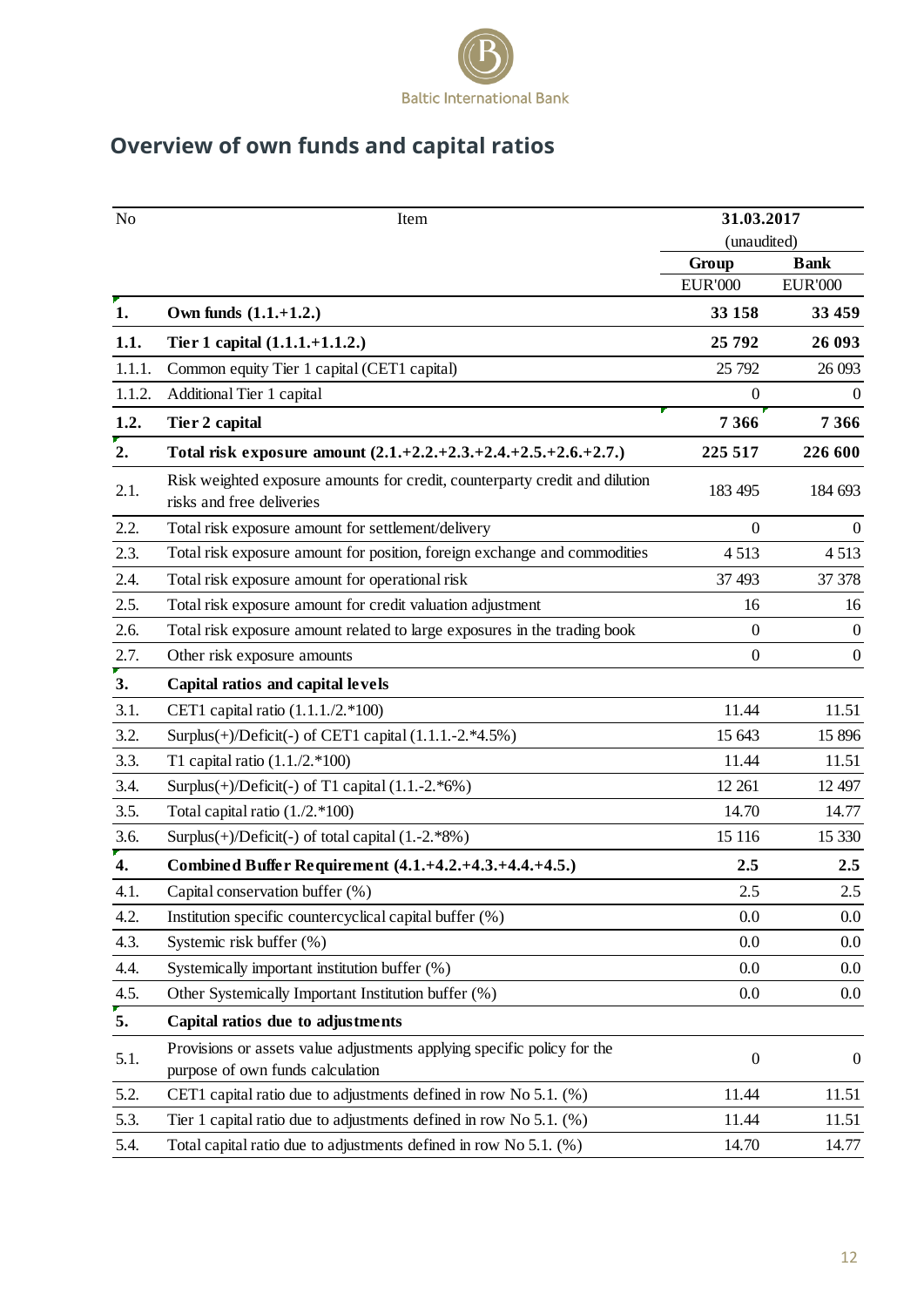

# <span id="page-12-0"></span>**Liquidity ratio calculation**

| N <sub>o</sub>   | Item                                                     | 31.03.2017     |
|------------------|----------------------------------------------------------|----------------|
|                  |                                                          | (unaudited)    |
|                  |                                                          | <b>Bank</b>    |
|                  |                                                          | <b>EUR'000</b> |
|                  | <b>Liquid assets</b>                                     | 119 080        |
| 1.1.             | Vault cash                                               | 2 801          |
| 1.2.             | Balances due from Bank of Latvia                         | 38 702         |
| 1.3.             | Balances due from solvent credit institutions            | 25 064         |
| 1.4.             | Liquid securities                                        | 52 513         |
| $\boldsymbol{2}$ | Current liabilities (residual maturity of up to 30 days) | 177 000        |
| 2.1.             | Balances due to credit institutions                      | 1 623          |
| 2.2.             | Deposits                                                 | 162 462        |
| 2.3.             | Debt securities in issue                                 | $\overline{0}$ |
| 2.4.             | Money in transit                                         | 1976           |
| 2.5.             | Other current liabilities                                | 3 3 8 8        |
| 2.6.             | Off-balance sheet items                                  | 7 5 5 1        |
| $\mathbf{3}$     | Liquidity ratio $(1:2)$ $(\%)$                           | 67.28          |
| 4                | Minimum liquidity ratio (%)                              | 30.00          |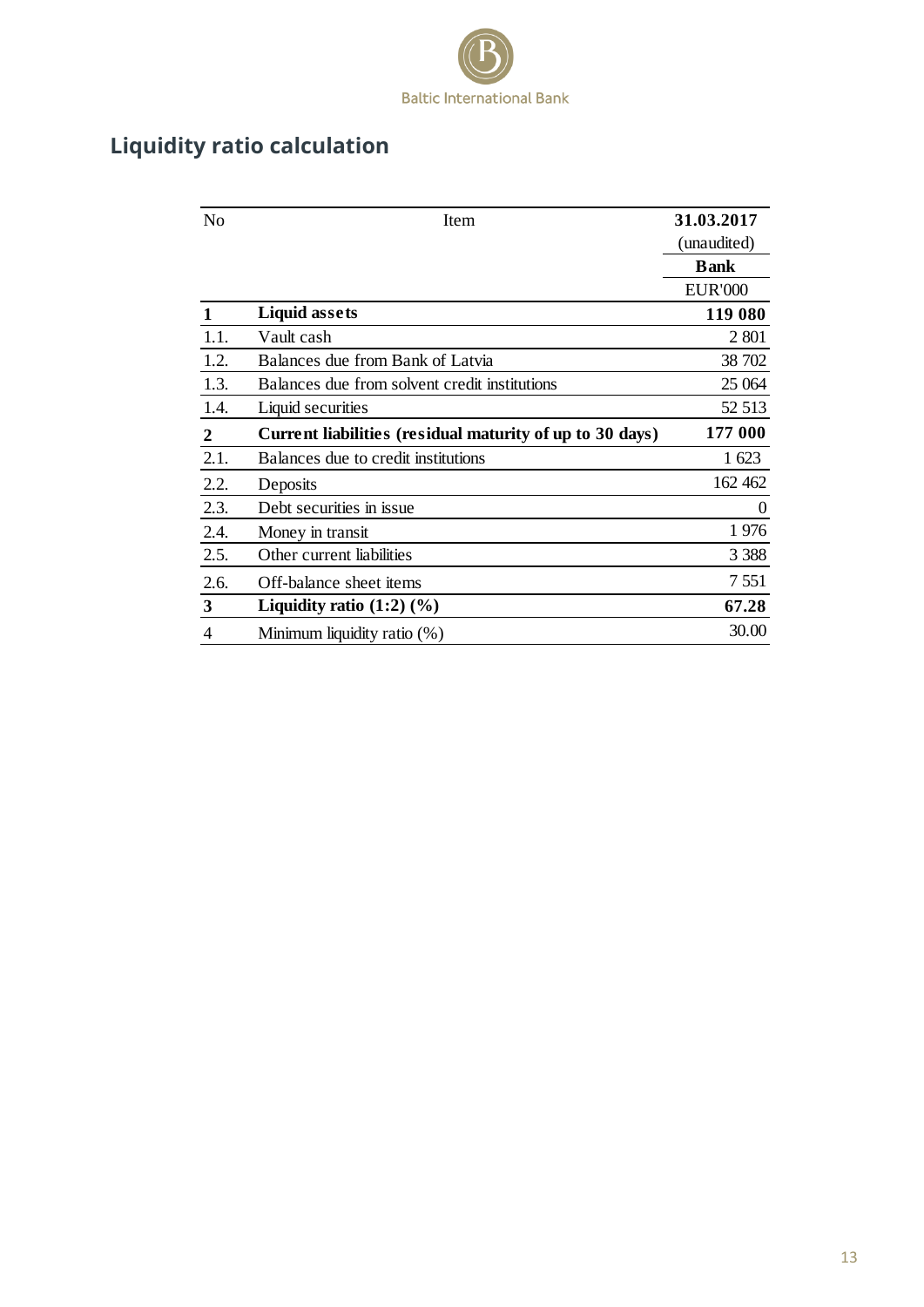

# <span id="page-13-0"></span>**Note 1. Securities portfolio**

The Bank's securities portfolio breaks down by country:

|                                | 31.03.2017<br>(unaudited)            |                                        |                                 |                |
|--------------------------------|--------------------------------------|----------------------------------------|---------------------------------|----------------|
|                                | Financial assets<br>held for trading | Financial assets<br>available for sale | Investments held<br>to maturity | <b>Total</b>   |
|                                | <b>EUR'000</b>                       | <b>EUR'000</b>                         | <b>EUR'000</b>                  | <b>EUR'000</b> |
| Multilateral development banks | $\theta$                             | 25 288                                 | $\theta$                        | 25 288         |
| <b>USA</b>                     | 3                                    | 767                                    | $\theta$                        | 770            |
| Poland                         | $\theta$                             | 5 8 3 1                                | 2 5 7 6                         | 8 4 0 7        |
| Germany                        | 53                                   | 9 3 6 8                                | $\theta$                        | 9421           |
| Denmark                        | $\theta$                             | 4681                                   | $\mathbf{0}$                    | 4681           |
| Lithuania                      | $\Omega$                             | 4 6 7 4                                | 2 5 5 4                         | 7 2 2 8        |
| Latvia                         | $\overline{2}$                       | 6 6 6 5                                | 5 6 9 8                         | 12 3 65        |
| United Kingdom                 | 75                                   | 3 1 4 5                                | $\theta$                        | 3 2 2 0        |
| Turkey                         | $\Omega$                             | 3866                                   | $\theta$                        | 3866           |
| Other countries*               | 502                                  | 512                                    | 9 3 3 4                         | 10 348         |
| <b>Total</b>                   | 635                                  | 64 797                                 | 20 162                          | 85 594         |

\* Each country's issuers' total carrying value is less than 10% from own funds

During the reporting period has not been recognized an impairment for financial assets available for sale.

|                                | 31.12.2016<br>(audited)              |                                        |                                 |                |
|--------------------------------|--------------------------------------|----------------------------------------|---------------------------------|----------------|
|                                | Financial assets<br>held for trading | Financial assets<br>available for sale | Investments held<br>to maturity | <b>Total</b>   |
|                                | <b>EUR'000</b>                       | <b>EUR'000</b>                         | <b>EUR'000</b>                  | <b>EUR'000</b> |
| Multilateral development banks | $\boldsymbol{0}$                     | 28 497                                 | $\overline{0}$                  | 28 497         |
| <b>USA</b>                     | 3                                    | 681                                    | $\theta$                        | 684            |
| Spain                          | $\Omega$                             | 20 762                                 | $\overline{0}$                  | 20 762         |
| Germany                        | 50                                   | 9474                                   | $\overline{0}$                  | 9 5 24         |
| Denmark                        | $\Omega$                             | 9575                                   | $\Omega$                        | 9575           |
| Lithuania                      | $\Omega$                             | 4 9 4 0                                | 2639                            | 7579           |
| Latvia                         | 2                                    | 4 601                                  | 2889                            | 7492           |
| United Kingdom                 | 71                                   | 3 1 4 5                                | $\theta$                        | 3 2 1 6        |
| Turkey                         | $\Omega$                             | 4 0 34                                 | $\theta$                        | 4 0 34         |
| Other countries*               | 503                                  | 37                                     | 11 164                          | 11 704         |
| <b>Total</b>                   | 629                                  | 85 746                                 | 16 692                          | 103 067        |

\* Each country's issuers' total carrying value is less than 10% from own funds